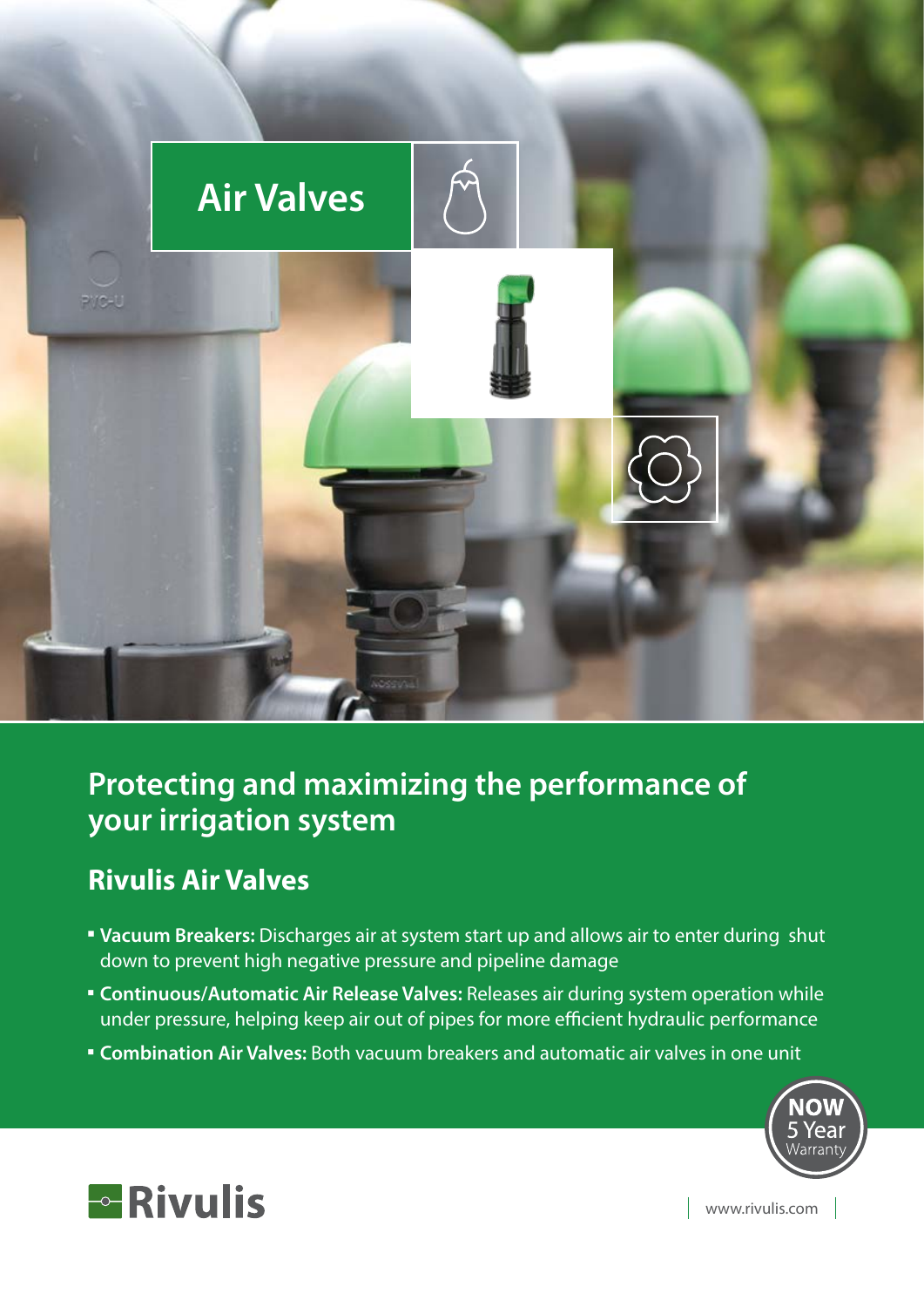### **Product Overview**

| Category     | Vacuum<br><b>Breakers</b>                                                                                                                                                         | Continuous / Automatic<br>Air Release Valves                                                                                                                                                      | Combination<br><b>Air Valves</b>                                                                                                                                                                                  |
|--------------|-----------------------------------------------------------------------------------------------------------------------------------------------------------------------------------|---------------------------------------------------------------------------------------------------------------------------------------------------------------------------------------------------|-------------------------------------------------------------------------------------------------------------------------------------------------------------------------------------------------------------------|
| <b>Sizes</b> | $3/4$ ", 1", 2", 3"                                                                                                                                                               | $\frac{1}{2}$ , $\frac{3}{4}$ , $\frac{1}{7}$                                                                                                                                                     | 2 <sup>n</sup>                                                                                                                                                                                                    |
| Application  | Discharges air during<br>the system start up and<br>introduces air during<br>shutdown to prevent pipes<br>and tubes from collapsing.                                              | Releases air during system<br>operation under pressure,<br>helping to reduce head loss<br>and decrease flow from<br>trapped air in water.                                                         | Provides air and vacuum<br>release during system<br>startup and shutdown,<br>and continuous air release<br>during system operation.                                                                               |
| Location     | On the downstream side of<br>an isolating valve and on<br>submains.<br>On main lines where design<br>specifies an air release/<br>vacuum breaker.<br>On fertigation check valves. | On long continuous lines<br>every 150 - 250 meters.<br>On all gentle peaks in<br>the line where there is<br>no problem of vacuum<br>conditions.<br>On pump filter where air<br>release is needed. | On long constant sloping<br>pipeline segments.<br>At peaks along the pipeline<br>and at peaks relative to<br>hydraulic gradient.<br>At the end of the lines.<br>Before water meters.<br>On strainers and filters. |
|              |                                                                                                                                                                                   |                                                                                                                                                                                                   |                                                                                                                                                                                                                   |

# **Rivulis Air Valves | Application Table**

| Location in System                        | Vacuum<br><b>Breakers</b> | Continuous /<br>Automatic<br><b>Air Release Valves</b> | Combination<br><b>Air Valves</b> |
|-------------------------------------------|---------------------------|--------------------------------------------------------|----------------------------------|
| Source                                    |                           |                                                        |                                  |
| Pump stations                             | $\sqrt{ }$                | $\sqrt{ }$                                             | $\sqrt{ }$                       |
| Upstream of pump check valves             |                           |                                                        |                                  |
| On filter inlet manifolds                 | $\sqrt{ }$                |                                                        | $\sqrt{}$                        |
| On filter backflush manifolds             | ٦                         |                                                        | N                                |
| System Head                               |                           |                                                        |                                  |
| At all high points                        |                           | $\sqrt{ }$                                             | $\sqrt{ }$                       |
| Before water meters                       |                           | $\sqrt{}$                                              |                                  |
| <b>Distribution Network</b>               |                           |                                                        |                                  |
| At all high points                        |                           | $\sqrt{ }$                                             |                                  |
| Every 500 m                               |                           |                                                        |                                  |
| At the tip of downhill sloping pipes      | $\sqrt{ }$                |                                                        |                                  |
| At the end of long distribution pipes     |                           |                                                        | $\mathcal{L}$                    |
| Upstream of on/off field control valves   |                           |                                                        |                                  |
| Downstream of on/off field control valves | J.                        |                                                        |                                  |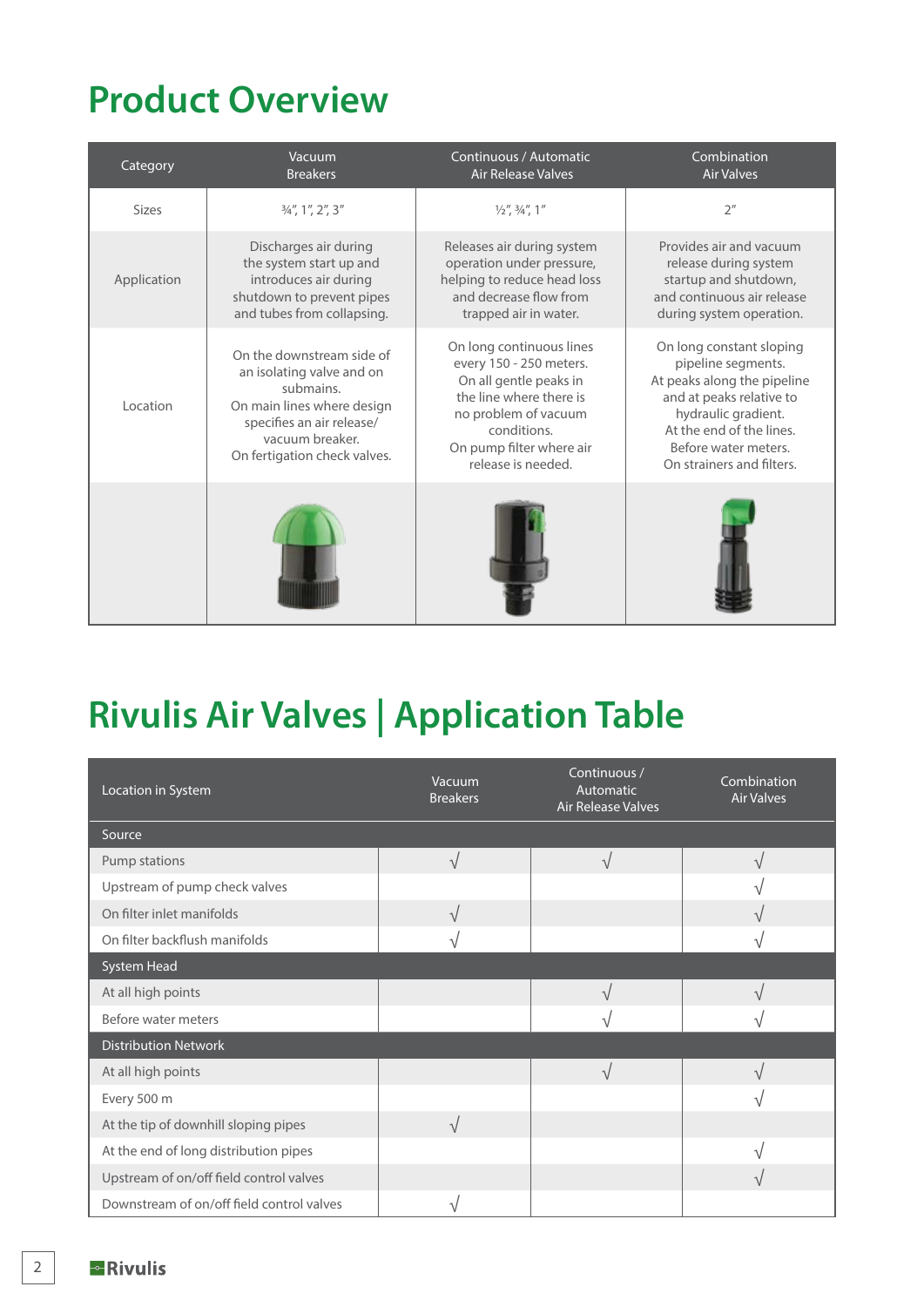### **Performance Data**



**Combination Air Valve 2" Model**





Air & Vacuum Release *3/4" 1"*



*Air & Vacuum Release 2"*



*Continuous Air Valve 3/4"*



*Combination Air Valve 2"*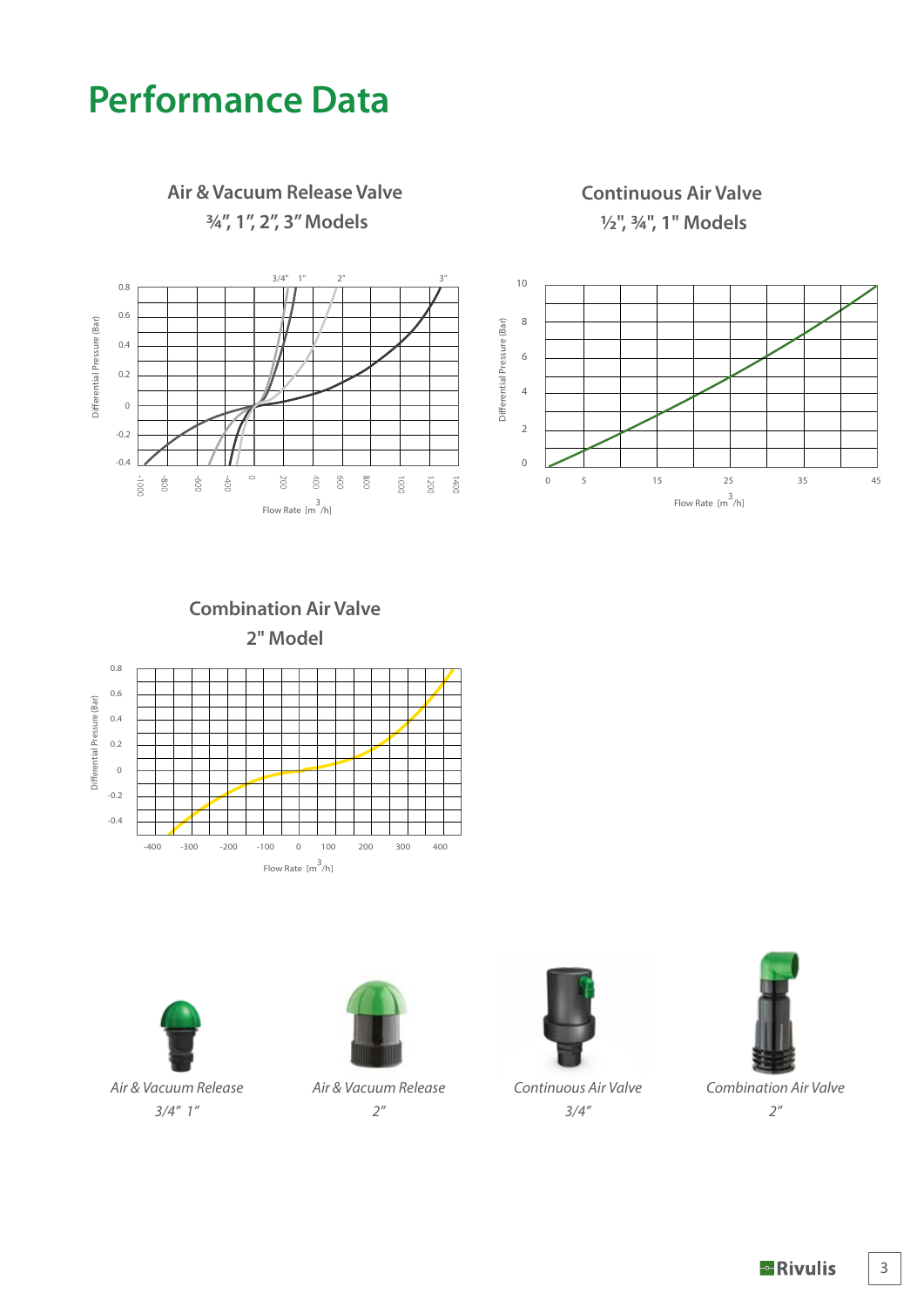| Technical Data Air Valves                |                   |  |  |  |  |
|------------------------------------------|-------------------|--|--|--|--|
| Minimum Pressure                         |                   |  |  |  |  |
| Air & Vacuum Release Valve               | $0.20$ bar        |  |  |  |  |
| <b>Continuous and Combination Valves</b> | $0.10$ bar        |  |  |  |  |
| Maximum Pressure                         | 10 <sub>har</sub> |  |  |  |  |









*1. Air & Vacuum Release 3/4" 1"*

*2. Air & Vacuum Release 2" 3. Continuous Air Valve* 

*3/4"*

*4. Combination Air Valve 2"*

## **Product Range**

| <b>Rivulis Vacuum Breakers</b>               |                         |                     |                           |                          |  |
|----------------------------------------------|-------------------------|---------------------|---------------------------|--------------------------|--|
| <b>Product Description</b>                   | <b>Size</b><br>(inches) | <b>Size</b><br>(mm) | Connection<br><b>Type</b> | Product<br><b>Number</b> |  |
| 20 mm (34") I Plastic Vacuum Breaker (Male)  | $\frac{3}{4}$           | 20                  | <b>BSP</b>                | 101045527                |  |
| 25 mm (1") I Plastic Vacuum Breaker (Male)   | $\mathbf{1}$            | 25                  |                           | 101045529                |  |
| 50 mm (2") I Plastic Vacuum Breaker (Female) | $\overline{2}$          | 50                  |                           | 101045531                |  |
| 80 mm (3") I Plastic Vacuum Breaker (Female) | 3                       | 80                  |                           | 101045533                |  |
| 20 mm (34") I Plastic Vacuum Breaker (Male)  | 3/4                     | 20                  | <b>NPT</b>                | 101045528                |  |
| 25 mm (1") I Plastic Vacuum Breaker (Male)   | $\mathbf{1}$            | 25                  |                           | 101045530                |  |
| 50 mm (2") I Plastic Vacuum Breaker (Female) | $\mathcal{P}$           | 50                  |                           | 101045532                |  |
| 80 mm (3") I Plastic Vacuum Breaker (Female) | 3                       | 80                  |                           | 101045680                |  |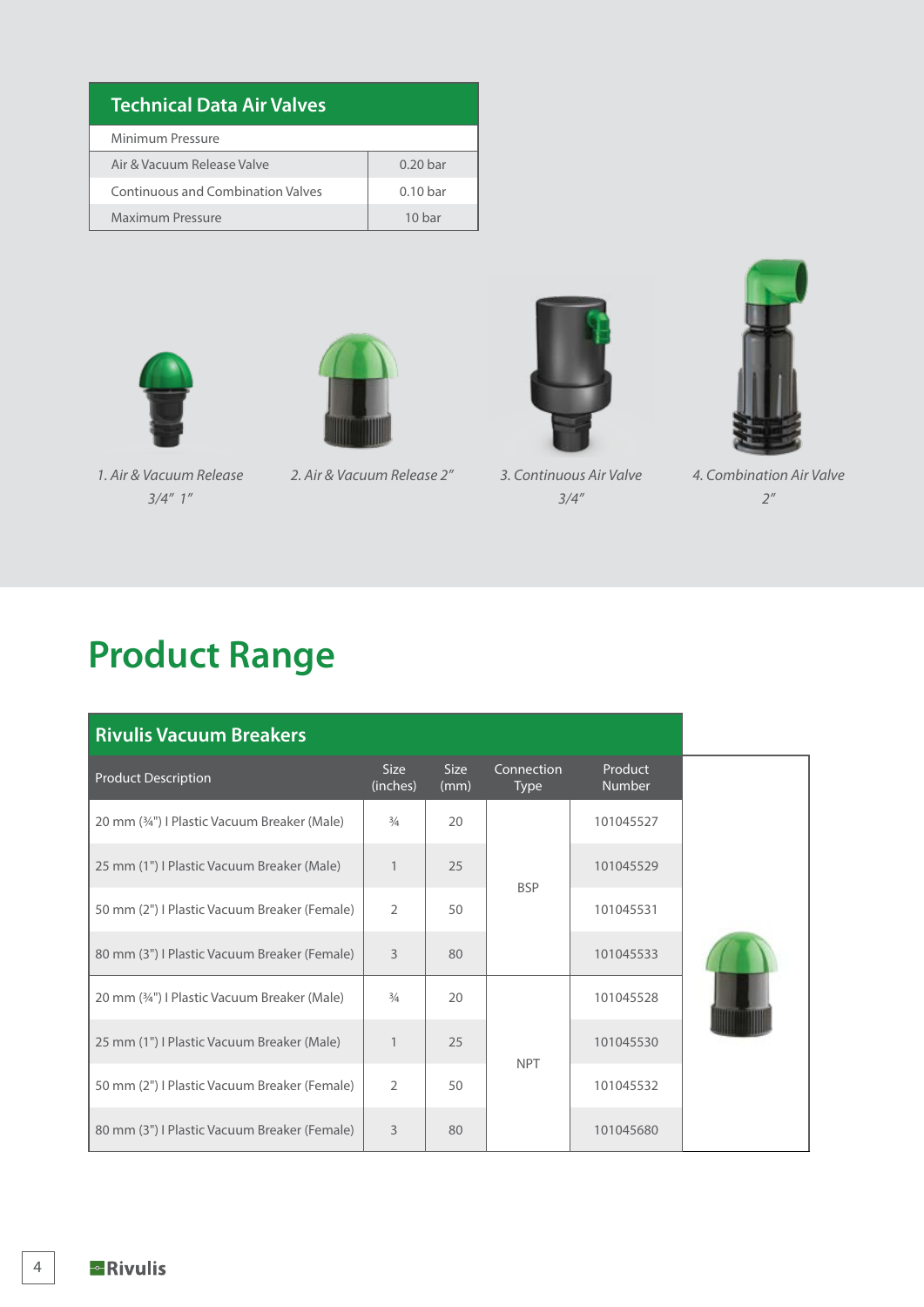# **Product Range**

| <b>Rivulis Continuous / Automatic Air Release Valves</b> |                  |                     |                           |                          |  |
|----------------------------------------------------------|------------------|---------------------|---------------------------|--------------------------|--|
| <b>Product Description</b>                               | Size<br>(inches) | <b>Size</b><br>(mm) | Connection<br><b>Type</b> | Product<br><b>Number</b> |  |
| 15 mm (1/2") I Automatic Air Valve (Male)                | $\frac{1}{2}$    | 15                  |                           | WT12508                  |  |
| 20 mm (34") I Automatic Air Valve (Male)                 | $\frac{3}{4}$    | 20                  | <b>BSP</b>                | WT12510                  |  |
| 25 mm (1")   Automatic Air Valve (Male)                  |                  | 25                  |                           | WT12512                  |  |
| 25 mm (1") I Automatic Air Valve (Male)                  |                  | 25                  | <b>NPT</b>                | WT12513                  |  |

| <b>Rivulis Combination Air Valves</b>                      |                         |                     |                    |                          |  |
|------------------------------------------------------------|-------------------------|---------------------|--------------------|--------------------------|--|
| <b>Product Description</b>                                 | <b>Size</b><br>(inches) | <b>Size</b><br>(mm) | Connection<br>Type | Product<br><b>Number</b> |  |
| 50 mm (2") I Combination Dual Action Air<br>Valve (Female) |                         | 50                  | <b>BSP</b>         | WT12520                  |  |
| 50 mm (2") I Combination Dual Action Air<br>Valve (Female) |                         | 50                  | <b>NPT</b>         | WT12521                  |  |

| <b>Rivulis Combination Air Valves   Spare Parts</b> |                   |  |  |  |
|-----------------------------------------------------|-------------------|--|--|--|
| <b>Product Description</b>                          | Product<br>Number |  |  |  |
| 50 mm Combination Air Valve   Float Assembly        | 101045527         |  |  |  |
| 50 mm Combination Air Valve   Seal                  | 101045529         |  |  |  |
| 50 mm Combination Air Valve   Bottom Float Lock     | 101045531         |  |  |  |
| 50 mm Combination Air Valve   Drainage Elbow        | 101045680         |  |  |  |